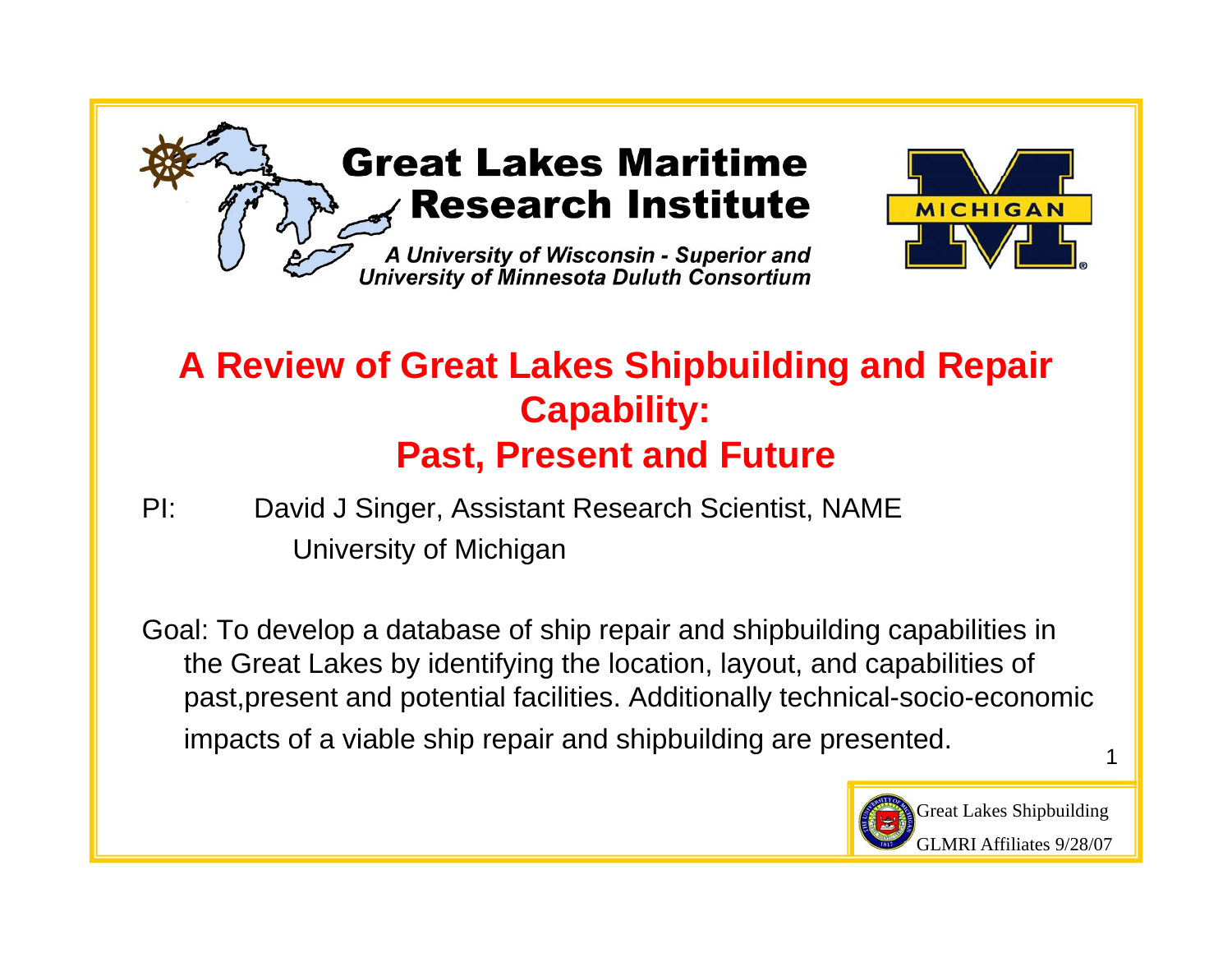#### Great Lakes Shipbuilding Histor y

- • 17th century
	- First sailing vessels on Lake **Ontario**
	- Controlled by British Navy
- • 1800's
	- Schooners became predominate ship both merchant and military
	- Replaced by steamers end of century
- • World War II
	- 313 combatant and 14 auxiliary ships made
- • Post War
	- By late 1960 most GL shipyards closed

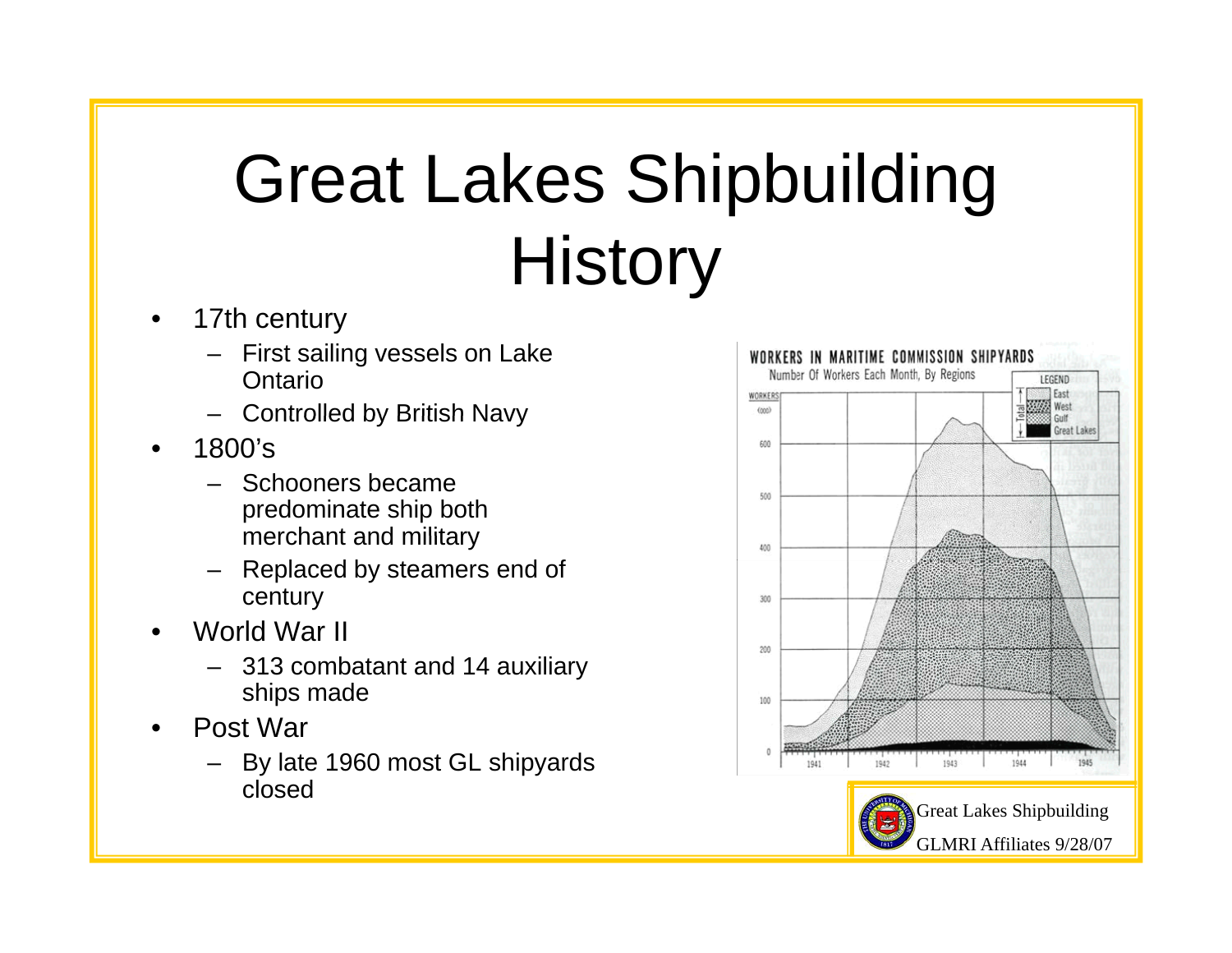## Active US Yards Repair, Shipbuilding, and Luxury



Detail facility information presented in final re port



Great Lakes Shipbuilding GLMRI Affiliates 9/28/07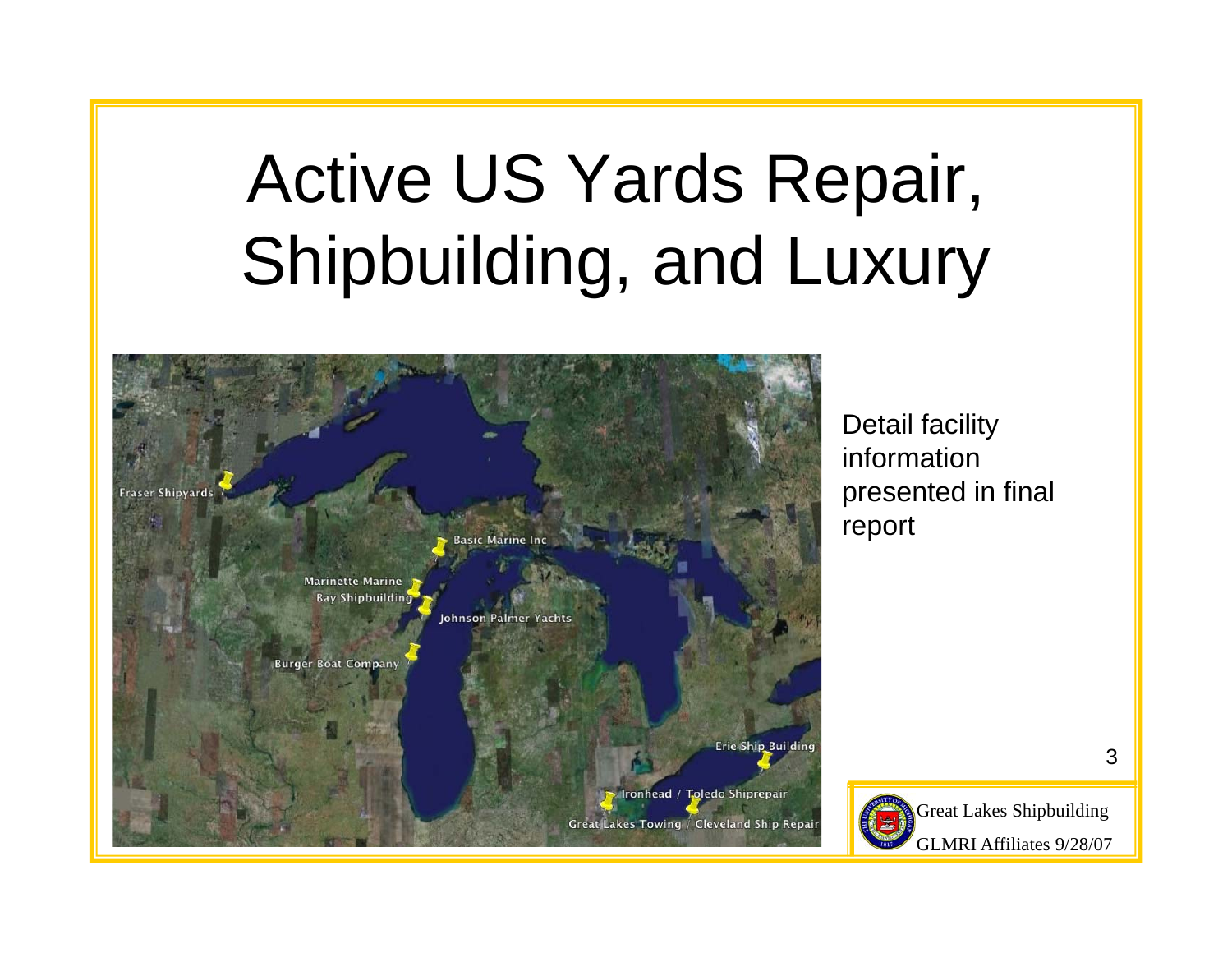## Factors on GL Shipbuilding

- Saint Lawrence Seaway
- Labor Considerations
- Facility and Environmental **Considerations**
- Cost of Production Considerations
- Return on Capital

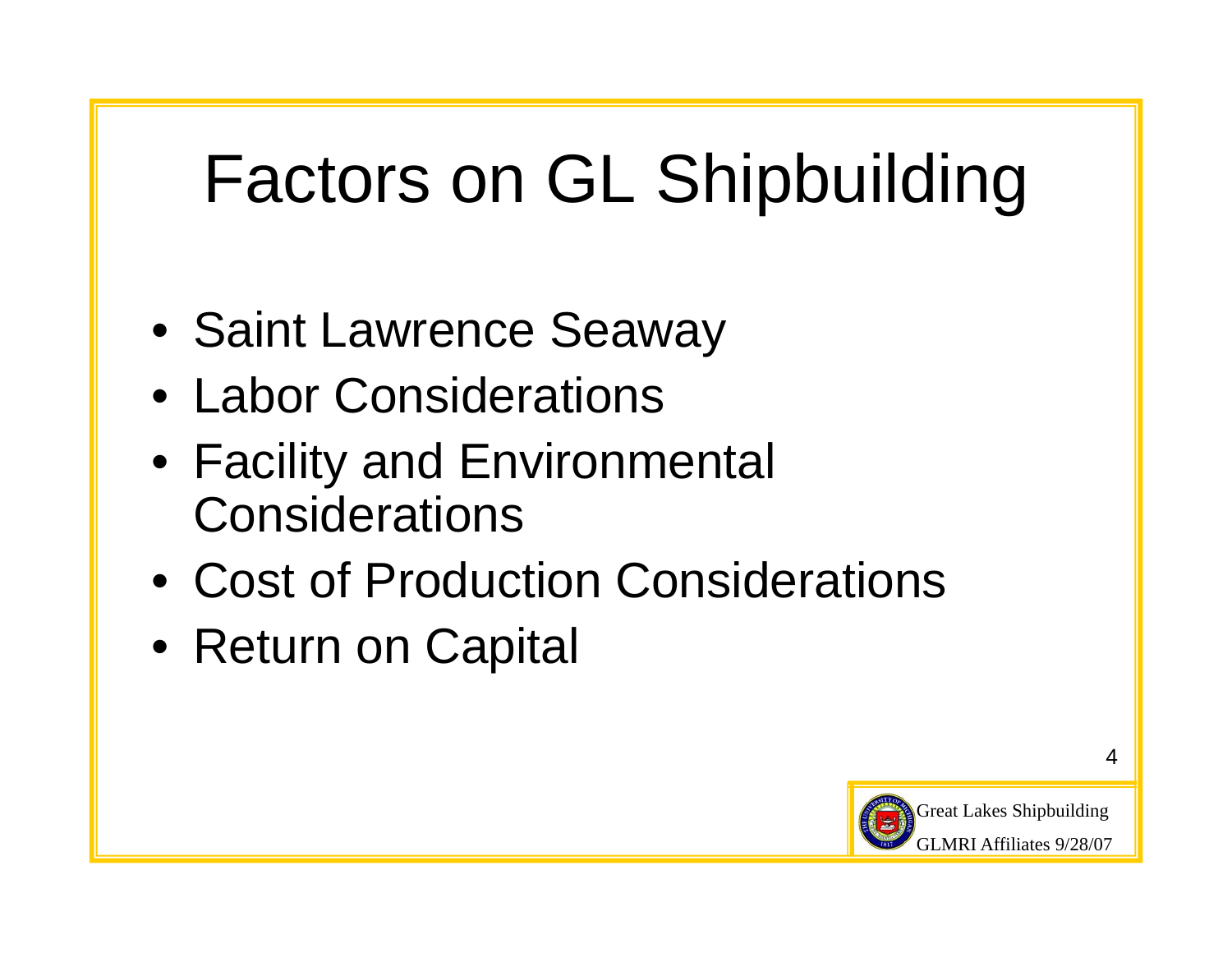## Saint Lawrence Seaways

- • Max vessel size
	- 225.5 m length
	- 23.7 m width
	- 8.08 m draft
	- 35.5 m above WL
- Seaway closing
	- Winter closure December to March
- Size limitations, winter closure, and Canadian / US policy impact feasibility of international cargo short sea shipping



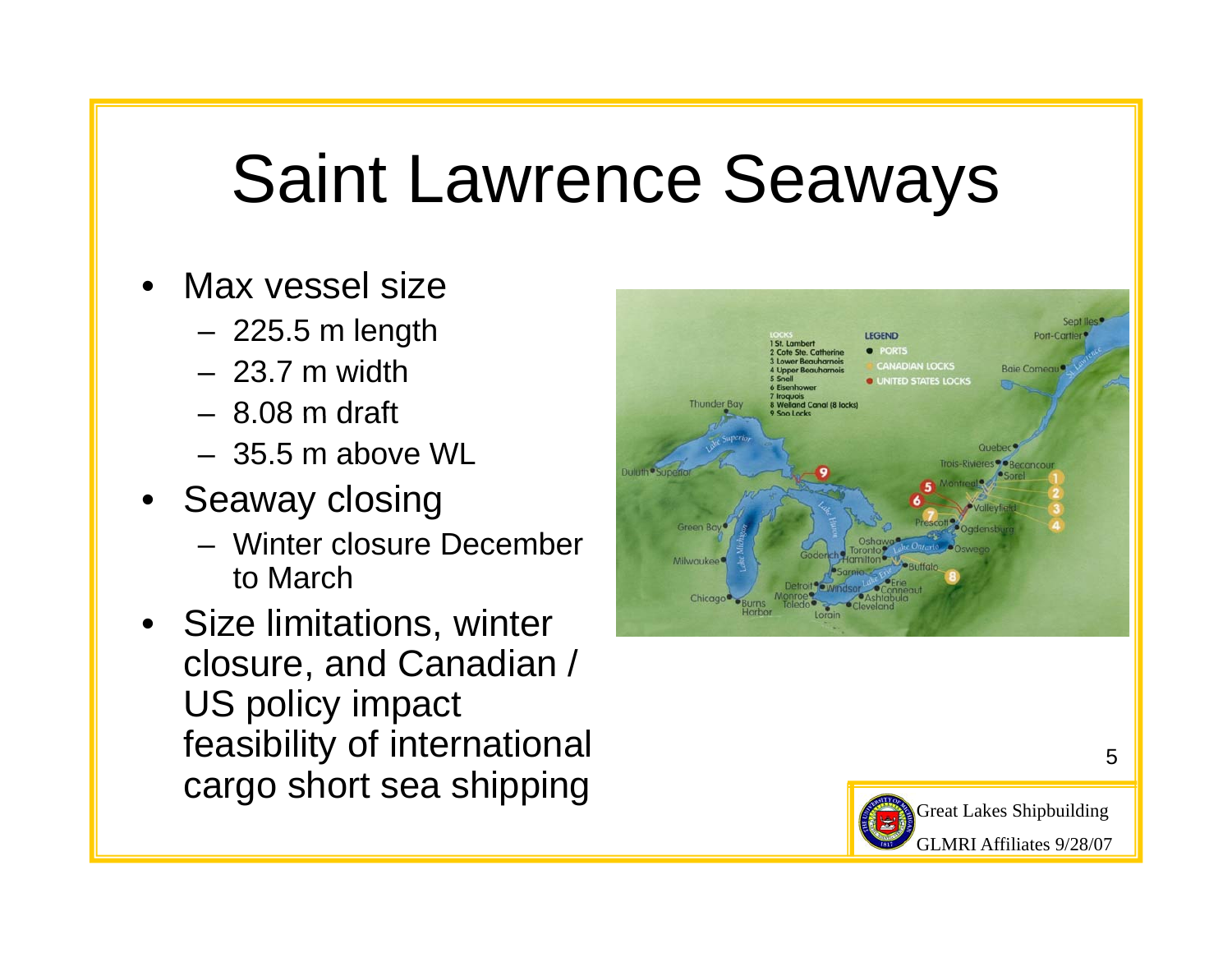### Labor

- •**Midwest** 
	- Blue collar labor rate \$2 \$3 more than Gulf
	- White collar labor rate \$2 \$5 more than Gulf
	- Cost of living similar to Gulf
	- Add labor during winter repair season.
- • Gulf Cost
	- Strong federal and state support of shipbuilding workforce education
	- Day labor practices acceptable
	- Foreign labor acceptable
- • National shortage of skilled trades and skilled engineers

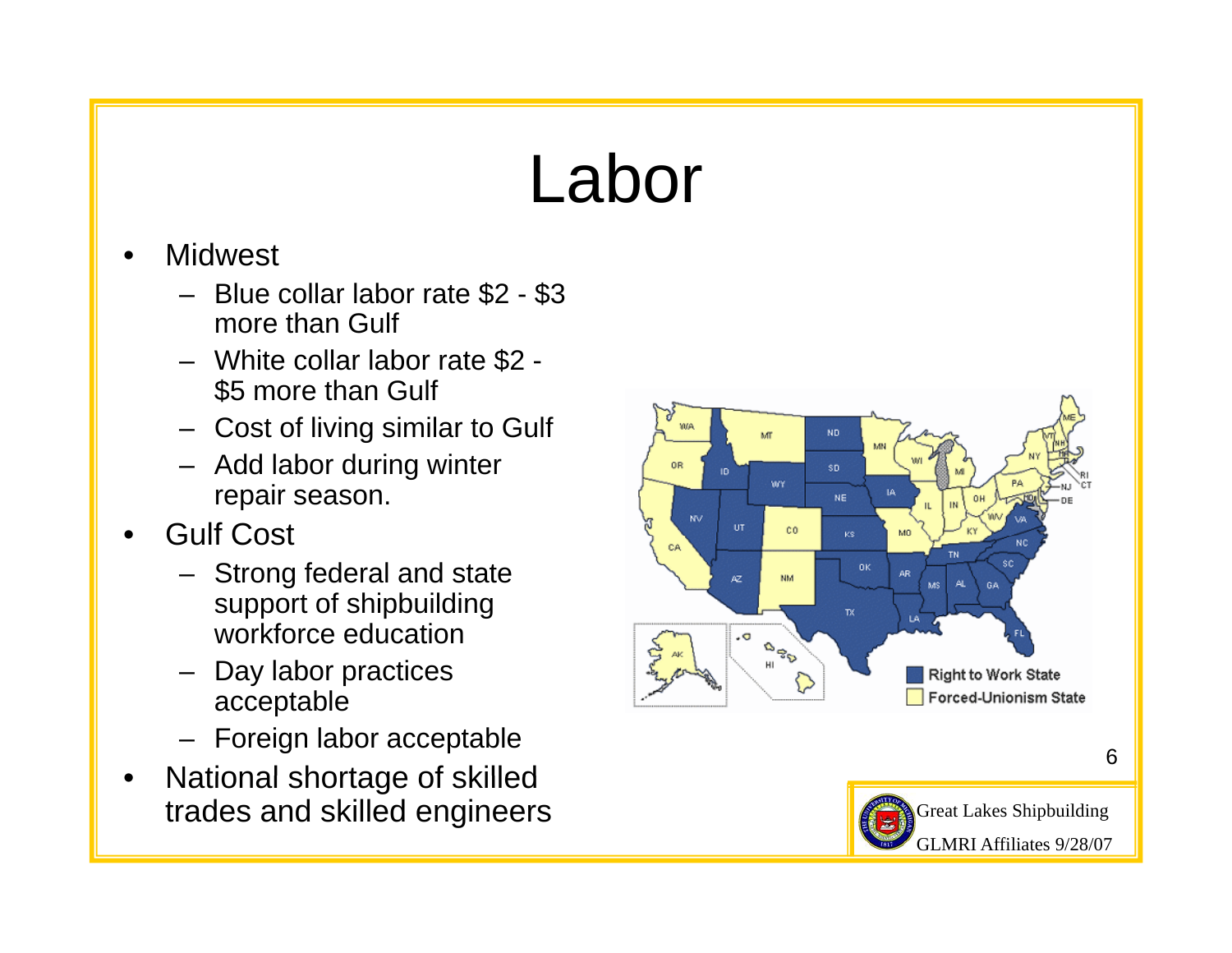## **Facilities**

- • Weather
	- Due to weather associated with GL region, covered protected building facilities required
		- Flux core welding vs. MIG
		- Weld quality
		- Robotics use\_\_\_
- • Facilities funding
	- US Navy helps military shipyards improve (NSRP)
		- $\bullet$  Gulf coast yards and the big 6 have benefited
		- No GL yards are members of NSRP
	- Plus-ups funds
		- Gulf coast has benefited
	- Local Funding
		- Local funding occurs but success is questionable
	- Private investors
		- Mainly luxury market or expansion of current businesses



Great Lakes Shipbuilding GLMRI Affiliates 9/28/07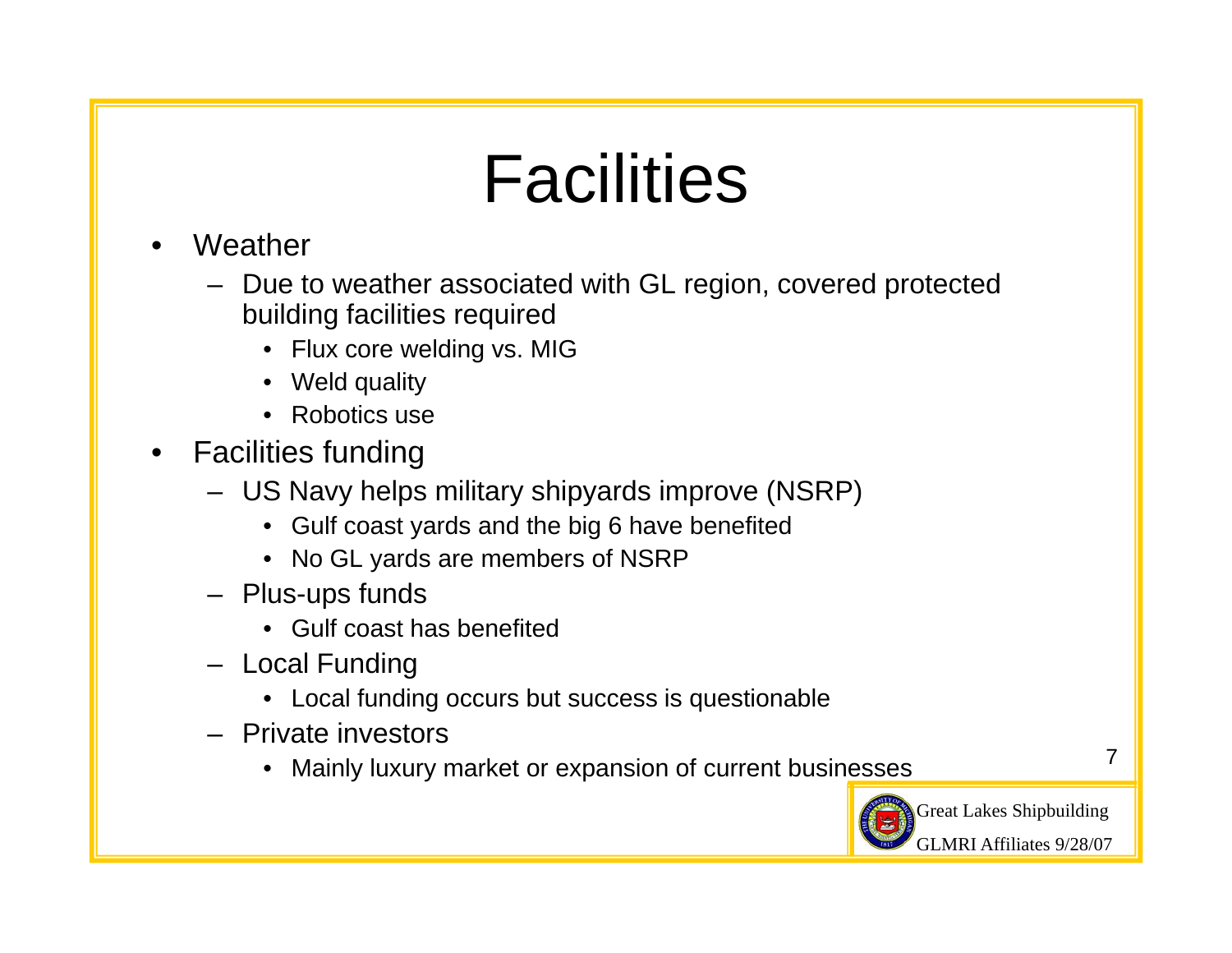## Cost of Production

- National shipbuilding trends
	- Producer Price Index
		- Ship and Boat Building 18.87% change between 2001 and 2006
		- Ship Building and Repairing 21.27% change between 2001 and 2006
		- Military
			- Annual growth rate of over 10% from 1950 2000

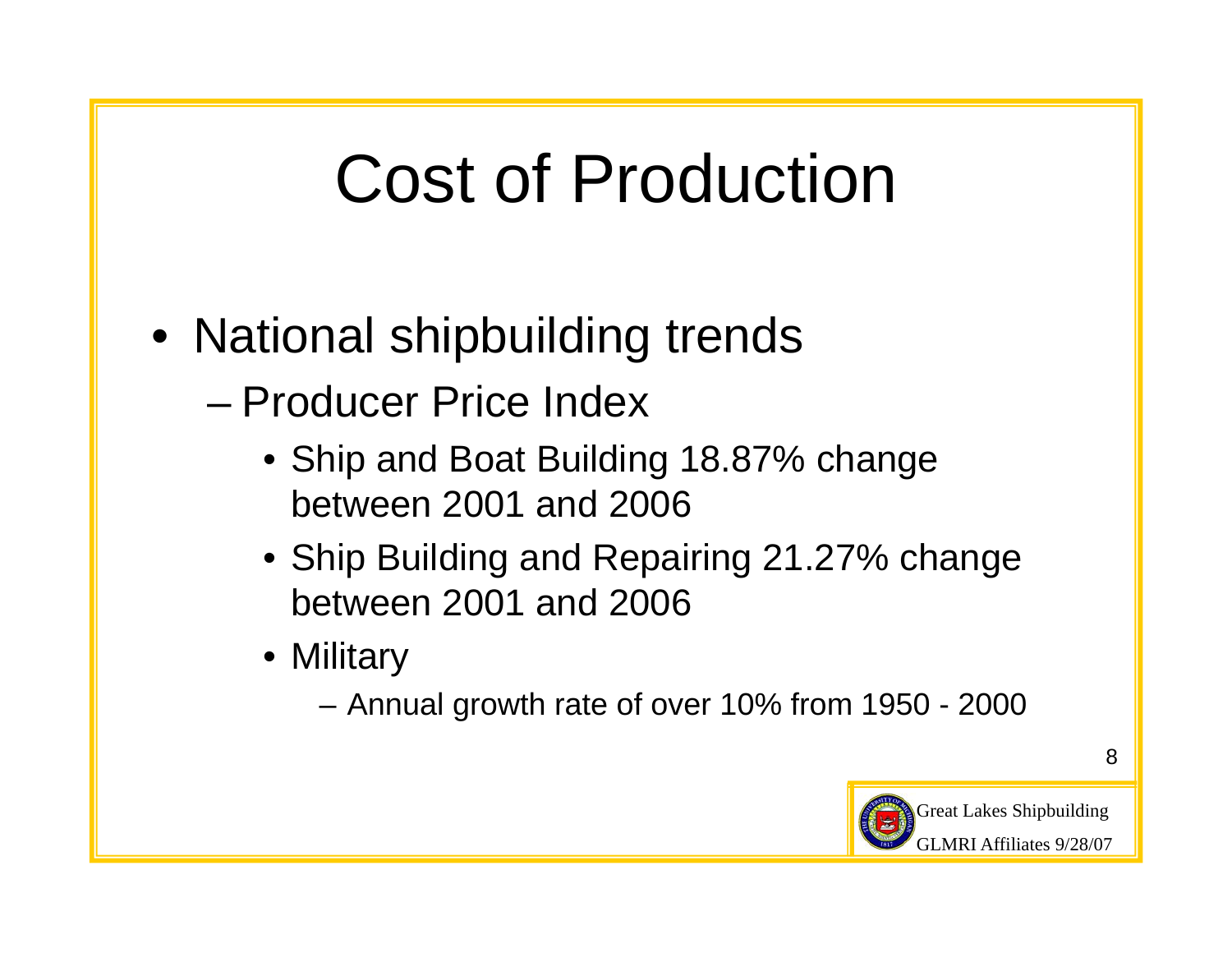# Return on Capital

- Shipbuilding is easy entry market if:
	- Low complexity products produced
	- Low labor rate
	- Protected market drives cost
- Shipbuilding not easy entry market if:
	- $-$  Capital equipment is needed to apply advance manufacturing methods
	- High skill employees needed for complex product types
- 9 • Question: If one were to invest 50 million dollars in a business would shipbu<u>ilding be it?</u>

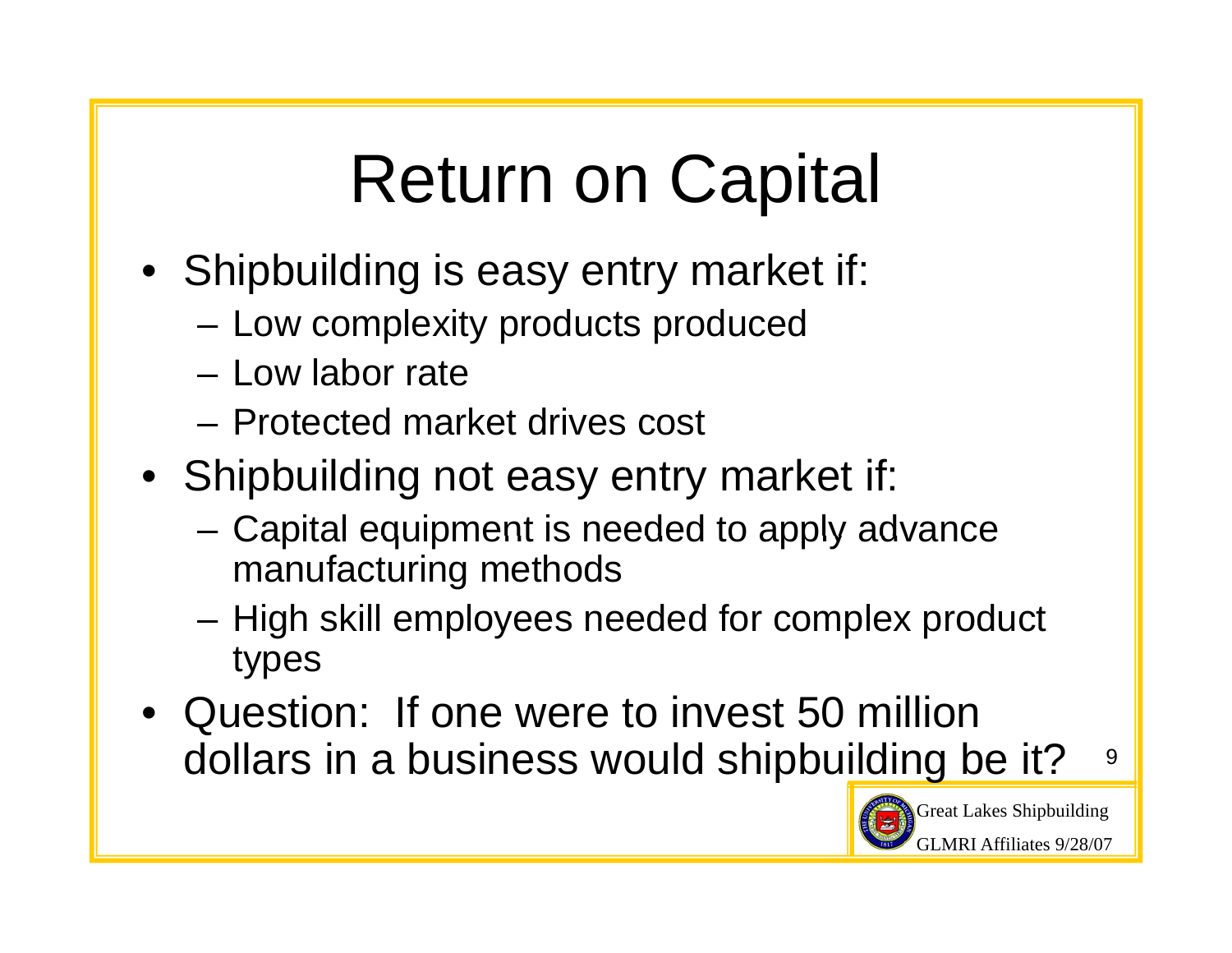## Market Opportunities

- • Short Sea Shipping
	- International Cargo
		- Studies have concluded that SSS is not feasible due to winter navigation, cost compared to rail, government restrictions, and marginal financial return
		- Studies have not looked at protected market ships and routes
			- Jones act or Canadian vessels
			- Non-standard unique ship type
		- Studies assume cargo would find alternate route in winter
		- Studies have not suggested that SSS be abandoned instead
			- Focus on border and traffic congestion
			- Intercostals opportunities between Atlantic Canadian or US coast and the GL region
	- Domestic Cargo
		- Possible if assumptions are realized

| <b>Transportation</b> | <b>Start</b> | End       | <b>Speed</b>            | <b>Distance</b>  | <b>Duration</b> |
|-----------------------|--------------|-----------|-------------------------|------------------|-----------------|
| Ship                  | London       | Cleveland | $16$ knots <sup>*</sup> | 3544 nautical mi | 9d 6h           |
| Ship $\&$             | London       | Newark    | 20 knots                | 3224 nautical mi | 6d 17h          |
| Rail                  | Newark       | Cleveland | Unknown                 | Unknown          | 7d 22h          |

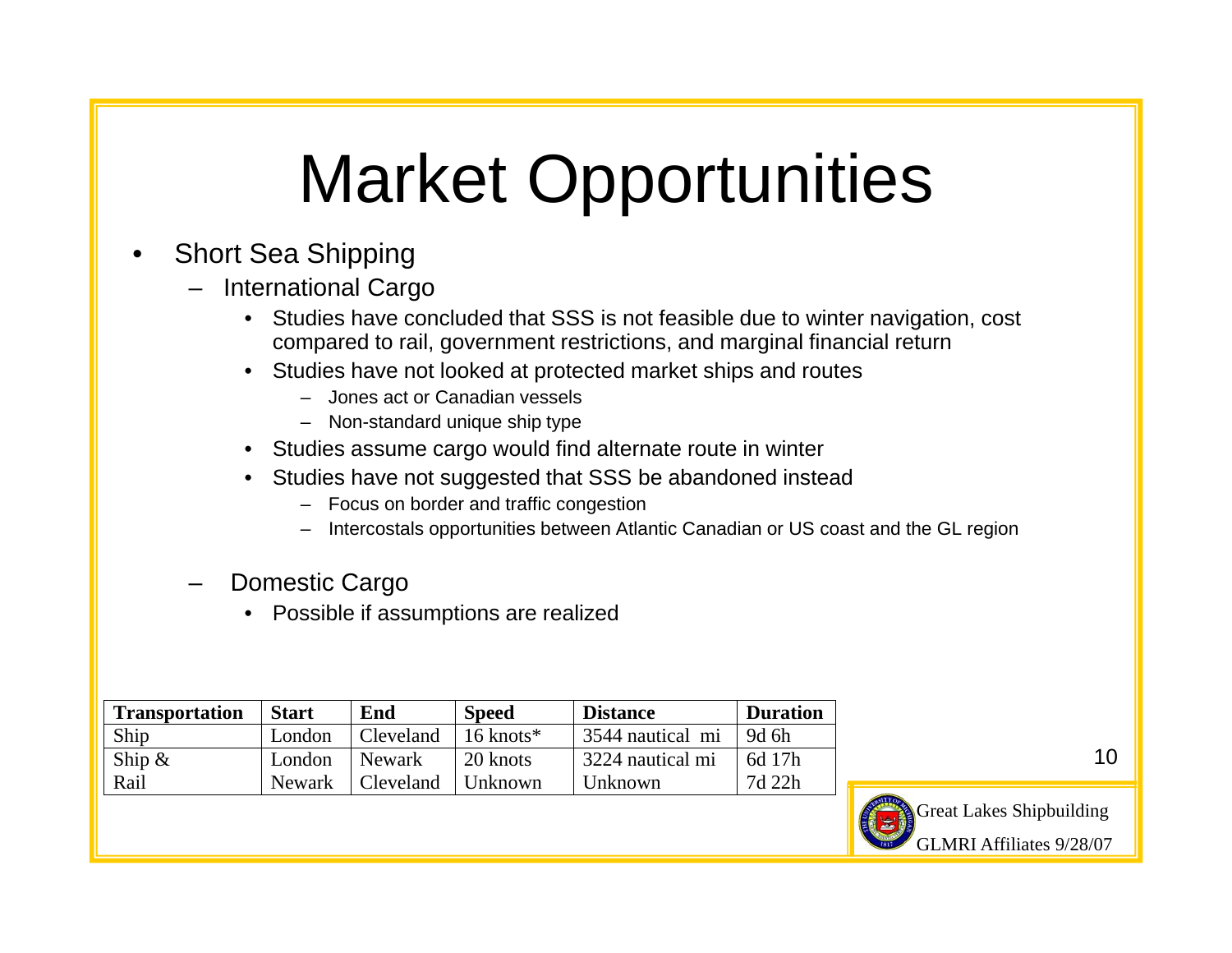# SSS impact on Shipbuilding

- Given current capacities long term work volume must increase to justify an increased Shipbuilding base
- SSS could provide opportunities for GL shipbuilding if funded and structured correctly
- Increase repair opportunities which provides revenue to level demand
- Could create new GL ship type for protected market
- Could create new shipping market
- Positive environmental impact

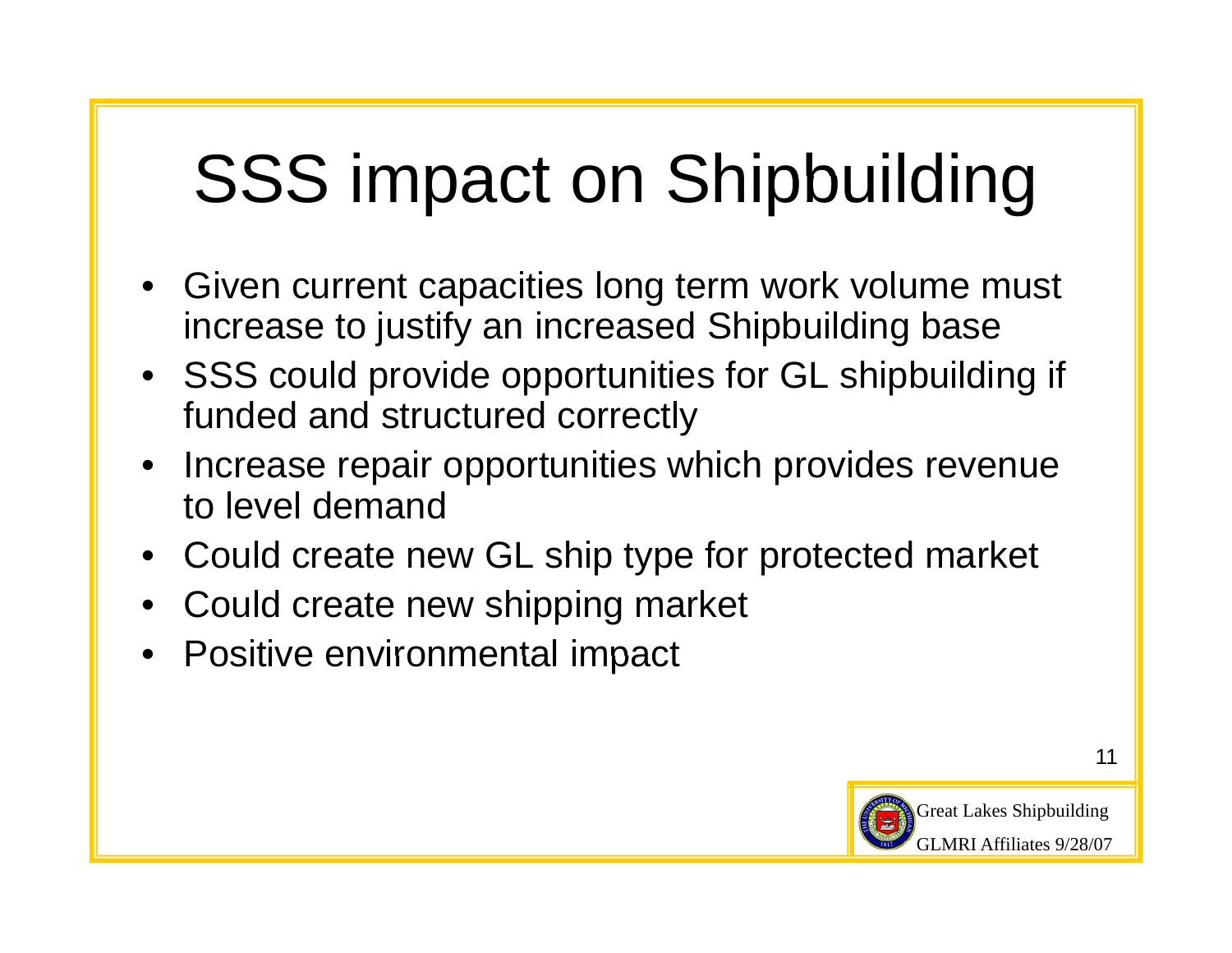# Markets Opportunities

- • Traditional Great Lakes
	- Lakers are being repaired not replaced
	- Energy cost increase
- • General Commercial
	- GL Shipyards are not competitive internationally or nationally in most cases except for Manitowoc Group shipyards
	- Jones Act supported coastal short sea shipping provides opportunity
		- Title XI funding
- •**Military** 
	- Current activities are the Coast Guard Deepwater Project and the 300 Ship Navy
		- •Currently underway with a large portion of work going to Gulf Coast yards
	- Manitowoc Group currently builds for the Coast Guard and Navy LCS project
- • OPA 90
	- Currently backlog for double hull oil barges

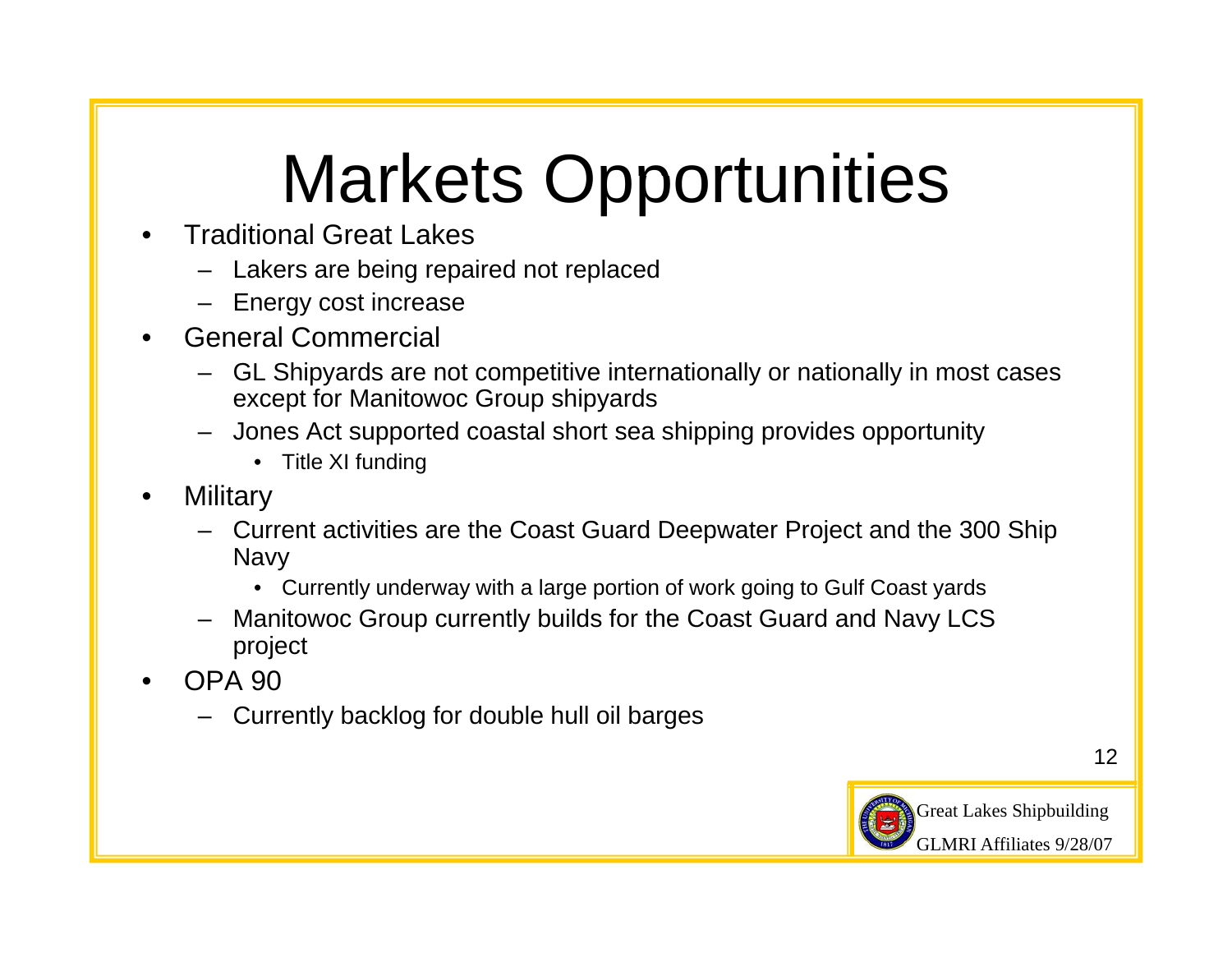### Austal: A Possible Model for Great Lakes

- $\bullet~$  Austal designs and constructs high speed, complex commercial and defense aluminum vessels
- Austal is a high skilled engineering company that builds vessels **not** a shipbuilder who supports itself through in-house engineering
- Advanced materials such as composites, thin steel and aluminum are the future but require high skilled, highly technical engineers
- Advanced materials also require advance manufacturing skills, technology, and equipment

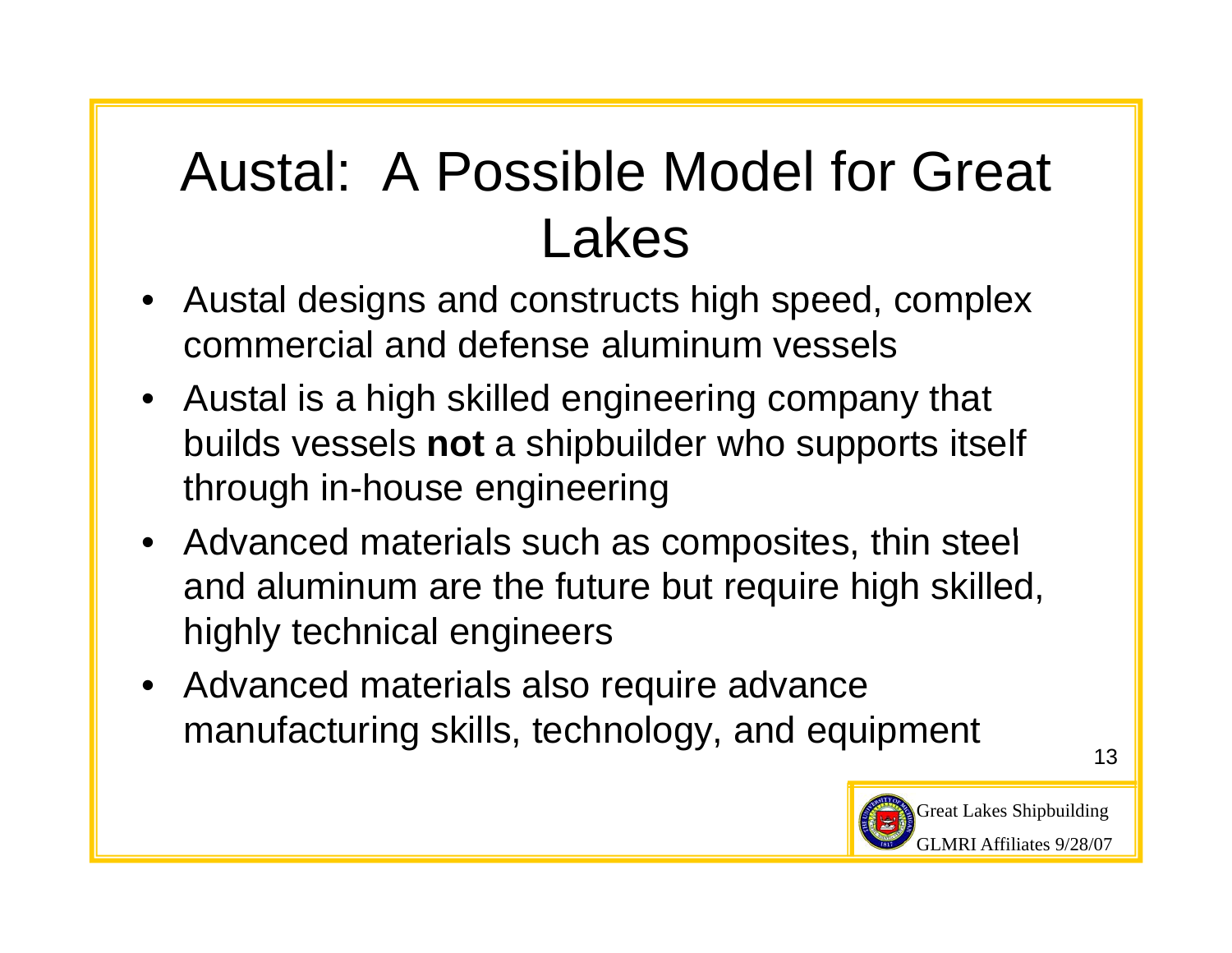## Great Lakes Austal Model

- Design an advanced vessel for SSS container / general cargo that is uniquely suited for the GL
- Vessel should be part of total GL supply chain potential
- Create an engineering and manufacturing base to support the production, design, development of such a product

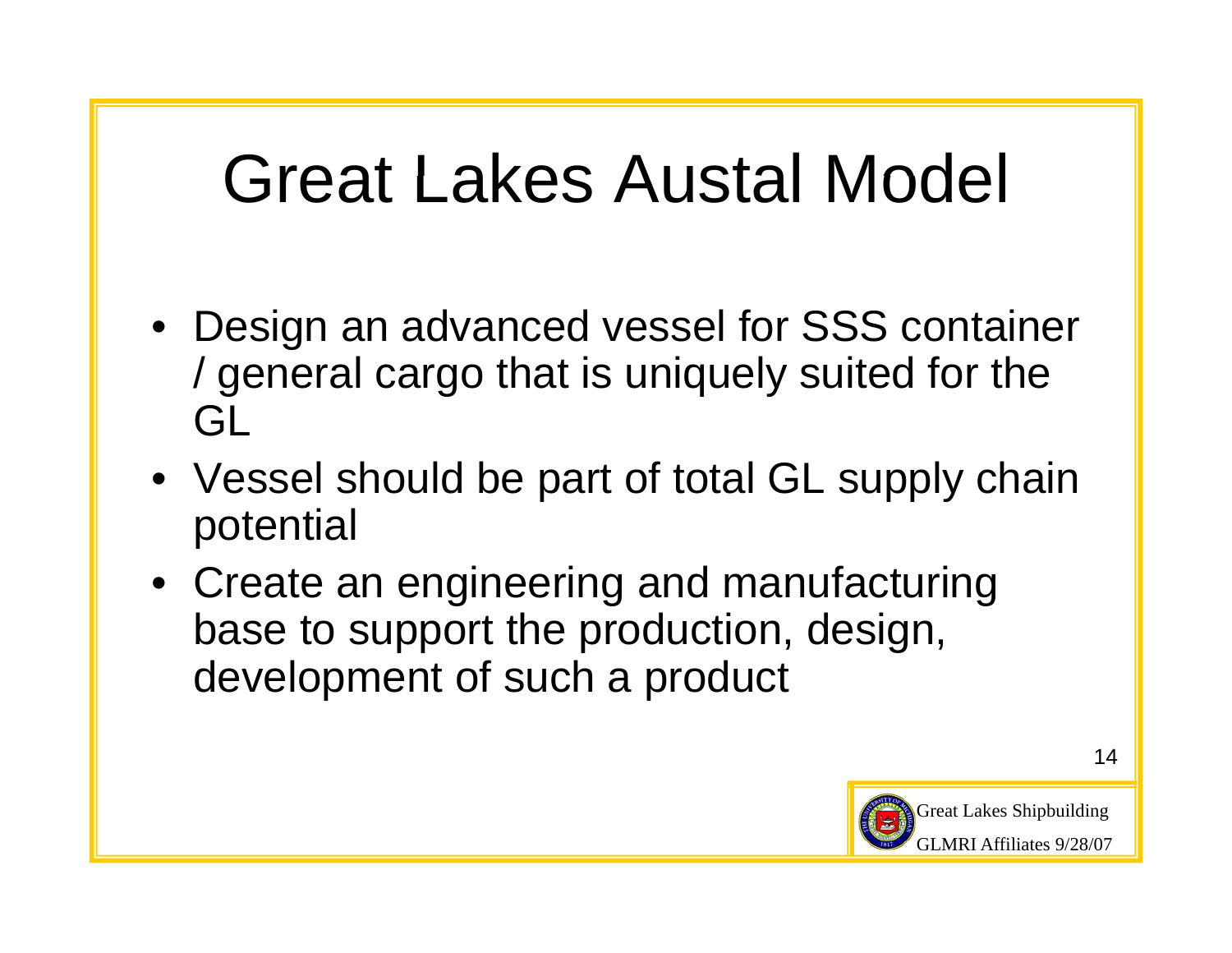#### Great Lakes Shipbuildin g and Repair Opportunities Conclusion

- • Repair
	- Increased demand for repair and conversion
	- Labor force suited for this type of work
- • General Commercial
	- Not viable for sustained industry unless a new market is created
- • Jones Act (traditional)
	- Short term possibility
	- Late market entry
- •**Military** 
	- Low probability for large Navy contracts (LCS issues)
	- Coast Guard currently doing work on GL
	- Not viable for industry growth
- • OPA90
	- High volume of work
	- Good short term opportunity
	- Does not increase GL competitiveness
- • Austal Model
	- High risk
	- High potential
		- •Other heavy industrial base provides good resources
		- •Long term viability
	- Large government funding needed